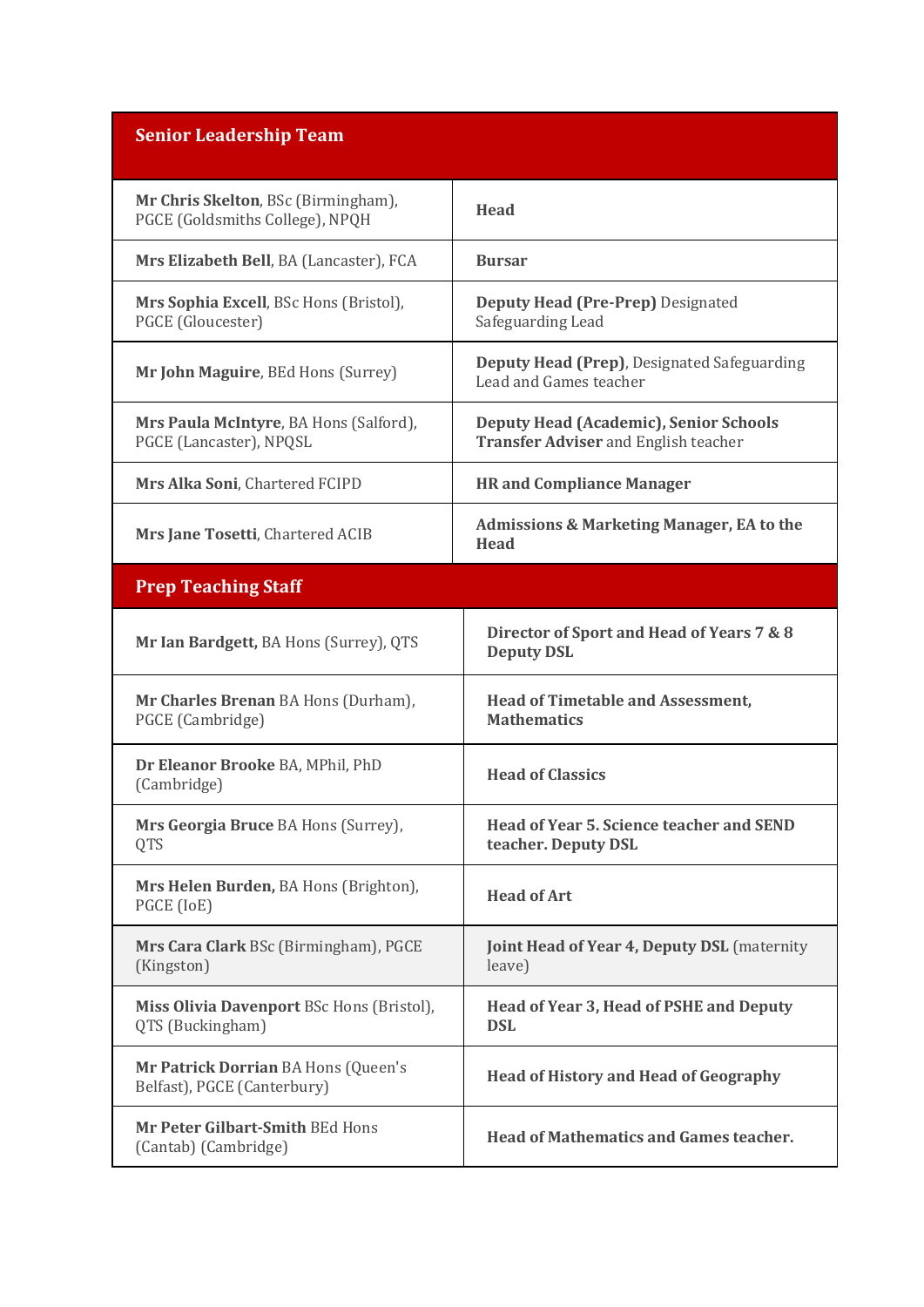| Mrs Helen Goldsmith, BA Hons with QTS<br>(Liverpool)                            | Year 4 teacher (maternity cover)                                                    |
|---------------------------------------------------------------------------------|-------------------------------------------------------------------------------------|
| Mrs Amanda Keville BA Hons, PGCE<br>(Brunel), Cert SpLD                         | <b>Head of Learning Support</b>                                                     |
| Miss Olivia Lewis, PGCE (Derby)                                                 | <b>Year 3 teacher</b>                                                               |
| Mrs Scarlet Lockwood, BSc Hons<br>(Manchester Met.), QTS (Middlesex)            | Year 4 teacher (maternity cover)                                                    |
| Miss Julia Lyness, BA (Liverpool), PGCE<br>(St Mary's)                          | Year 4 teacher, Joint Head of Year 4, Head<br>of RS and Deputy DSL                  |
| Mr Adam Metcalf, BA Hons, PGCE<br>(Manchester Met)                              | <b>Head of Design and Technology</b>                                                |
| Mr Sam Neal, BA Hons (Roehampton),<br>PGCE (Kingston)                           | Year 4 teacher, Joint Head of Year 4 and<br><b>Activities and clubs Coordinator</b> |
| Mrs Rosie Parton, BA Hons (Guildford),<br>PGCE (Buckingham)                     | <b>Head of Drama</b>                                                                |
| <b>Miss Sarah Pomroy BA Hons (Surrey)</b><br>PGCE (Kingston)                    | Deputy Director of Sport and joint Head of<br>Year 6, Deputy DSL                    |
| Mrs Anita Skilton BA (Prim)Ed (Wits)                                            | Year 4 teacher                                                                      |
| Mrs Caroline Slocock HDEd, (Natal SA)                                           | <b>English, Mathematics, Covers and duties</b><br>coordinator                       |
| Miss Beth Spencer, BA Hons (Exeter),<br>PGCE (Buckingham)                       | <b>Year 3 teacher</b>                                                               |
| Miss Katie Walton, BA Hons (Leeds<br>College of Music), PGCE (Huddersfield)     | <b>Director of Music</b>                                                            |
| Mrs Nancy Vickers BA (Keele), PGCE<br>(Brunel)                                  | Joint Head of French and Joint Head of Year<br>6, Deputy DSL                        |
| Mrs Nicola Williams, BA Hons (Bristol),<br><b>PGCE</b> (Institute of Education) | <b>Joint Head of French</b>                                                         |
| Mr Tom Westby, BA Hons (St Mary's)                                              | <b>Head of English</b>                                                              |
| Mrs Tracy Woods (ASA & AENA Coaching<br>Levels $1 \& 2$                         | <b>Games teacher and Head of Swimming</b>                                           |
| Miss Hayley Wright BSc (Guelph) PGCE<br>(Cardiff)                               | <b>Head of Science</b>                                                              |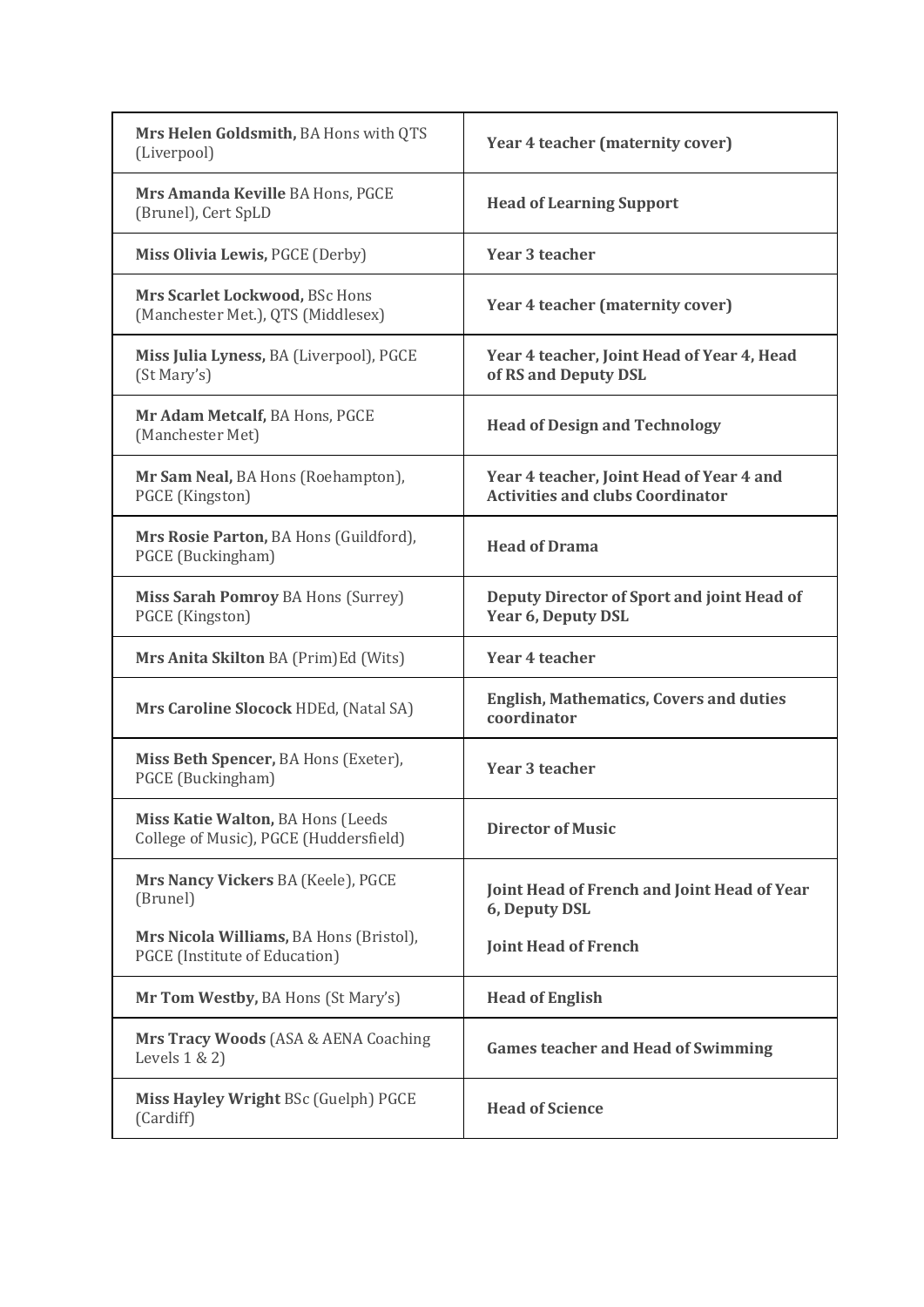| Mrs Sarah Yee, BA Hons (Roehampton)                                                             | Joint Head of Year 4, Head of RS and Deputy<br><b>DSL</b> (maternity leave) |
|-------------------------------------------------------------------------------------------------|-----------------------------------------------------------------------------|
| Miss Helen Youngman BEd Hons<br>(Bedford)                                                       | <b>Head of ICT and SEND teacher</b>                                         |
| <b>Prep Support Staff</b>                                                                       |                                                                             |
| Mr Robert Hopkins BA Hons (Surrey)                                                              | <b>DT and Science Technician</b>                                            |
| Mrs Caroline O'Donnabhain BA Hons<br>(North London)                                             | Librarian                                                                   |
| Mrs Jayne Wells BA Hons (Oxford<br>Brookes) OCR (Level 5 in teaching learners<br>with Dyslexia) | <b>Learning Support Specialist</b>                                          |
| Ms Therese Maher, BA (Exeter) PGCE (St<br>Mary's)                                               | <b>Learning Support Specialist</b>                                          |
| Mrs Liz Murphy, MA (St Andrews), OCR<br>(Level 5 in teaching learners with Dyslexia)            | <b>Learning Support Specialist</b>                                          |
| Mrs Sarah Austin OCR (Level 5 in teaching<br>learners with Dyslexia)                            | <b>Learning Support Specialist</b>                                          |
| Mrs Chloe Chandra-Rajan, BSc Hons<br>(London), ELSA                                             | <b>Wellbeing Co-ordinator</b>                                               |
| <b>Mr Will Reed</b>                                                                             | <b>Gap Student</b>                                                          |
| <b>Miss Laura Perring</b>                                                                       | <b>Gap Student</b>                                                          |
| <b>Mrs Anne Sharpe</b>                                                                          | <b>Year 3 Teaching Assistant</b>                                            |
| <b>Mrs Ellen O'Carroll</b>                                                                      | <b>Year 4 Teaching Assistant</b>                                            |
| <b>Miss Becky Flynn</b>                                                                         | <b>Learning Support Assistant</b>                                           |
| <b>Mrs Suzie Durrant</b>                                                                        | <b>Learning Support Assistant and More Able</b><br><b>Pupil Coordinator</b> |
| <b>Mrs Emily Lobb</b>                                                                           | <b>Learning Support Assistant</b>                                           |
| <b>Mrs Sophie Kelly</b>                                                                         | <b>Lunchtime Supervisor</b>                                                 |
| <b>Mrs Linda Wadey</b>                                                                          | <b>Lunchtime Supervisor</b>                                                 |
| <b>Mr Stefan Gerald</b>                                                                         | <b>Wrap Around Care Manager</b>                                             |
| <b>Mr Matt Madden</b>                                                                           | <b>Wrap Around Care assistant</b>                                           |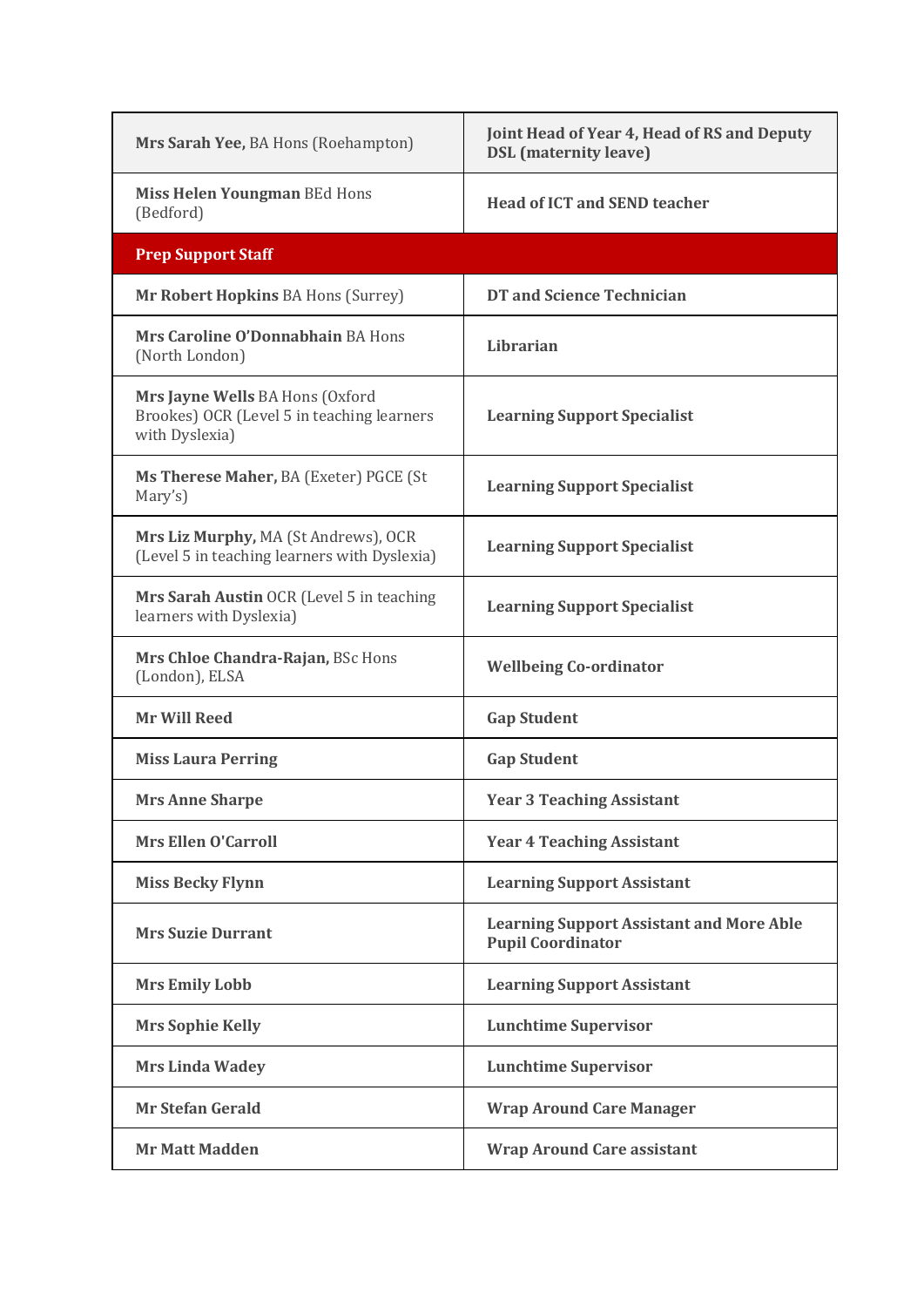| <b>Pre-Prep Teaching Staff</b>                                                                                                                                                          |                                                          |
|-----------------------------------------------------------------------------------------------------------------------------------------------------------------------------------------|----------------------------------------------------------|
| Mrs N Yeo BA Hons (Oxford) PGCE,<br>MA (Surrey)                                                                                                                                         | <b>Assistant Deputy Head of Pre-Prep, SENDCo</b>         |
| Mrs Laura Clouting BA Hons (Kingston),<br>PGCE (Kingston)                                                                                                                               | Head of EYFS and Reception teacher,<br><b>Deputy DSL</b> |
| Miss Hannah Foster, BA Hons QTS (St<br>Mary's)                                                                                                                                          | <b>Reception teacher</b>                                 |
| Miss Philippa Bermingham, BA Hons<br>(Leeds), MA Hons (Kingston) and PGCE<br>(UCL)                                                                                                      | <b>Reception teacher</b>                                 |
| Mrs Luci Bailey-Pratt BA Hons (Leeds),<br>PGCE (Roehampton)                                                                                                                             | <b>Head of Year 1, Deputy DSL</b>                        |
| Mrs Katya Pearce BA Hons (City), PGCE<br>(Goldsmiths)                                                                                                                                   | <b>Year 1 teacher</b>                                    |
| Mrs Therese Maher BA (Exeter), PGCE (St<br>Mary's)<br>Mrs Vicki Barrett BSc Hons, (Liverpool)<br>PGCE (Roehampton)                                                                      | Year 1 teachers (job share)                              |
| Mrs Annabel Gűrdenli BA Hons<br>(Nottingham), PGCE (Roehampton)                                                                                                                         | <b>Head of Year 2, Deputy DSL</b>                        |
| Miss Louisa Kelf, PGCE (Roehampton)                                                                                                                                                     | <b>Year 2 teacher</b>                                    |
| Mrs Rebecca Ranken BSc Hons (Bristol)<br>Primary PGCE (Wandsworth SCITT)<br>Mrs Yvonne Themistocleous BEd<br>(Strathclyde) (maternity cover)<br>Mrs Gina Warren BA Hons QTS (St Mary's) | Year 2 teachers (job share)                              |
| (maternity leave)                                                                                                                                                                       |                                                          |
| Mr Simon Arnott BA Hons (Bristol), PGCE<br>(Bath)                                                                                                                                       | <b>Deputy Director of Music</b>                          |
| Mrs Charlotte Ruddick, BA (Boston)                                                                                                                                                      | <b>French teacher</b>                                    |
| Mrs Jo Cotter BEd Hons (Westminster<br>College, Oxford)                                                                                                                                 | <b>PE teacher and PPA Cover</b>                          |
| <b>Pre-Prep Support Staff</b>                                                                                                                                                           |                                                          |
| Mrs Claire Baker, BA Hons (East Anglia),<br>PGCE (Exeter)                                                                                                                               | <b>Group Interventions and EAL</b>                       |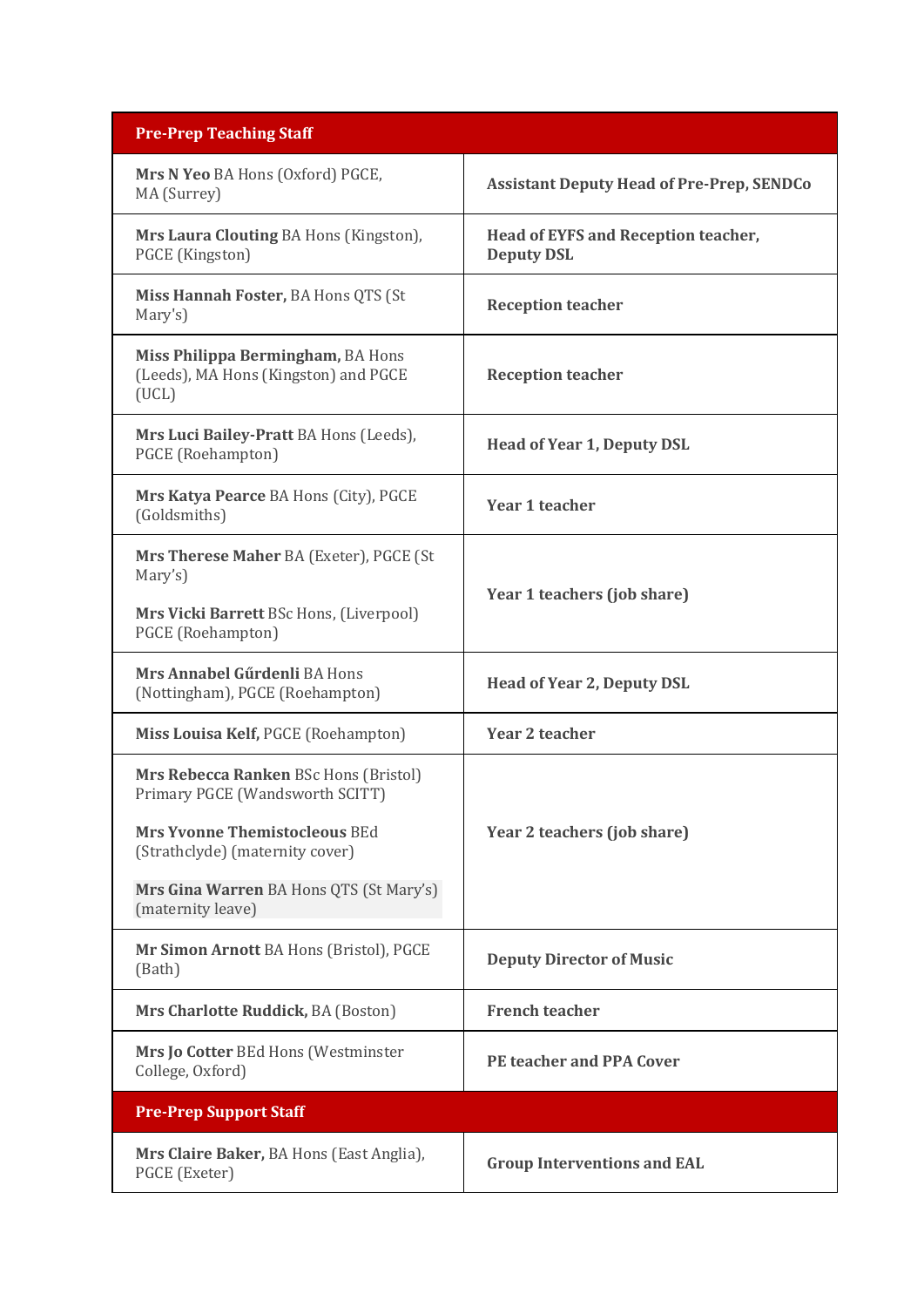| Mrs Julie Kidson, BA Hons (Durham)                                                                                                                                    | <b>Learning Support Specialist</b>                                                                                                                                              |
|-----------------------------------------------------------------------------------------------------------------------------------------------------------------------|---------------------------------------------------------------------------------------------------------------------------------------------------------------------------------|
| Mrs Sarah Madden OCR (Level 5 in<br>teaching learners with Dyslexia)                                                                                                  | <b>Learning Support Specialist</b>                                                                                                                                              |
| Mrs Jennifer Spicer, BEd (Winnipeg), MSc<br>(UCL)                                                                                                                     | <b>Learning Support Specialist</b>                                                                                                                                              |
| <b>Mrs Caroline MacDonald</b>                                                                                                                                         | <b>Break and lunchtime supervisor</b>                                                                                                                                           |
| <b>Pre-Prep Teaching Assistants</b>                                                                                                                                   |                                                                                                                                                                                 |
| <b>Mrs Sinead Buckmaster</b><br><b>Mrs Gosia Cox</b><br>Ms Sasha Dabrera (& Wrap around care)<br><b>Miss Sally Good</b><br>Mrs Natasha Hill<br><b>Mrs Tricia Hill</b> | <b>Mrs Irene Lafferty</b><br><b>Miss Nicky Pitman</b><br><b>Mrs Sarah Prain</b><br><b>Mrs Emma Rafferty</b><br>Mrs Dawn Singh (& Wrap around care)<br><b>Mrs Sandra Skelton</b> |
| <b>Nursery Staff</b>                                                                                                                                                  |                                                                                                                                                                                 |
| Mrs Henrietta Cantouris BA QTS<br>(Roehampton)                                                                                                                        | <b>Nursery Manager and DSL</b>                                                                                                                                                  |
| <b>Miss Lynn Mulford</b>                                                                                                                                              | <b>Nursery Teacher</b>                                                                                                                                                          |
| <b>Mrs Jeanette Parker</b>                                                                                                                                            | <b>Teaching Assistant</b>                                                                                                                                                       |
| <b>Miss Ishani Patel</b>                                                                                                                                              | <b>Teaching Assistant</b>                                                                                                                                                       |
| <b>Miss Victoria Walton</b>                                                                                                                                           | <b>Teaching Assistant</b>                                                                                                                                                       |
| <b>Administration Staff</b>                                                                                                                                           |                                                                                                                                                                                 |
| Mr David Hyams                                                                                                                                                        | <b>Finance Manager</b>                                                                                                                                                          |
| Mr Keith Satchell                                                                                                                                                     | IT Manager                                                                                                                                                                      |
| Mrs Hannah Taylor (Mon, Wed & Fri)                                                                                                                                    | Reception Manager & Lead First Aid                                                                                                                                              |
| Mrs Anna Crowhurst (Tues & Thurs)                                                                                                                                     |                                                                                                                                                                                 |
| Mrs Jo Markham                                                                                                                                                        | Pre-Prep Receptionist & Lead First Aid, Deputy<br><b>DSL</b>                                                                                                                    |
| Mrs Anna Fondie                                                                                                                                                       | Administrative Assistant                                                                                                                                                        |
| Mrs Nikki Thompson                                                                                                                                                    | <b>Finance Assistant</b>                                                                                                                                                        |
| <b>Facilities Staff</b>                                                                                                                                               |                                                                                                                                                                                 |